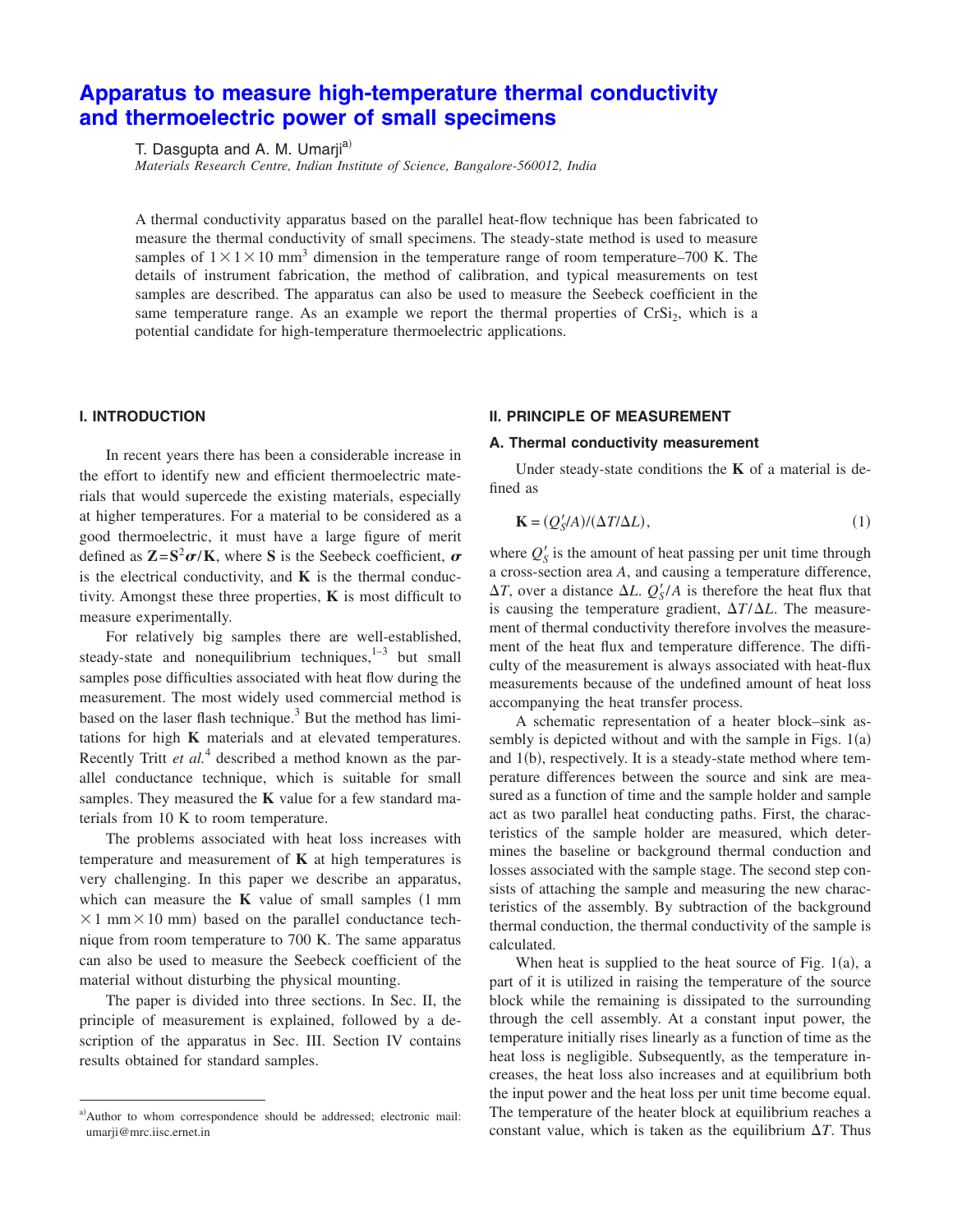

FIG. 1. Schematic diagram of the different heat-flow paths for (a) empty and (b) with sample.

the total heat input is a summation of the heat gained by the source and the heat dissipated to the surrounding. When a sample is placed between the source sink assembly [Fig.  $1(b)$ ], a part of the heat passes through the sample, which depends on the **K** of the sample. Thus the heat input is distributed among the heating source block, the heat transfer through the sample, and heat loss through the cell assembly. If the same heat input is maintained in both the cases and assuming that the heat dissipated in both is the same, the **K** of the sample can be found. This is known as the parallel conductance method.

Thus mathematically, it can be written as follows: Without any sample [as in Fig  $1(a)$ ],

$$
P_E = x\Delta T_E + H';\tag{2}
$$

with the sample [as in Fig  $1(b)$ ],

$$
P_S = x\Delta T_S + H' + Q'_S,\tag{3}
$$

where the subscripts  $E$  stand for an empty run (i.e., without the sample), *S* stand for a run with the sample.  $P_E$  and  $P_S$  is the power supplied,  $\Delta T_E$  is the equilibrium temperature change in the heater block without the sample, and  $\Delta T_S$  is the equilibrium temperature change with the sample.  $H'$  is the heat loss per unit time. *x* is the heater constant that depends on the specific heat, mass, etc. of the heater block.  $Q'_{S}$  is the heat flux through the sample.

In Eq. (2) there are two unknowns,  $x$  and  $H'$ . The value of the heater constant  $(x)$  has been obtained from the plot of  $\Delta T_E$  vs *P*. This is explained in Sec. IV. The other unknown, *H*, can be assumed to be the same for a constant input power (i.e.,  $P_E = P_S$ ). If the same power is passed for both and assuming  $H'$  is the same, Eqs. (2) and (3) can be equated to the following:

$$
x\Delta T_E + H' = x\Delta T_S + H' + Q'_S.
$$
\n<sup>(4)</sup>

Rearranging Eq. (4),

$$
Q'_{S} = x(\Delta T_{E} - \Delta T_{S}).
$$
\n<sup>(5)</sup>

Thus, once the heat flux through the sample  $(Q'_S)$  is known, the  $K$  of the material can be calculated using Eq.  $(1)$ .

## **III. APPARATUS DESCRIPTION**

A schematic diagram of the apparatus is shown in Fig. 2. The specimen (1) is placed inside a copper sample holder assembly. The sample holder consists of two copper 10 mm cylindrical blocks (2 and 3) into which type-K thermocouples (4) of 40 Imperial standard wire gauge (swg) are embedded. The thermocouples are in good thermal contact but electrically insulated from the blocks using silica sheaths. The crucial heat source copper block  $(2)$  is a 10-mmdiameter solid cylinder (weighing 10 g) on which 20  $\Omega$  of kanthal (32 swg) heater is wound. The heater is electrically insulated from the copper block using high-temperature cement. The bottom heat-sink block (3) is welded to the copper



FIG. 2. Schematic diagram of the thermal conductivity setup (see text for explanations).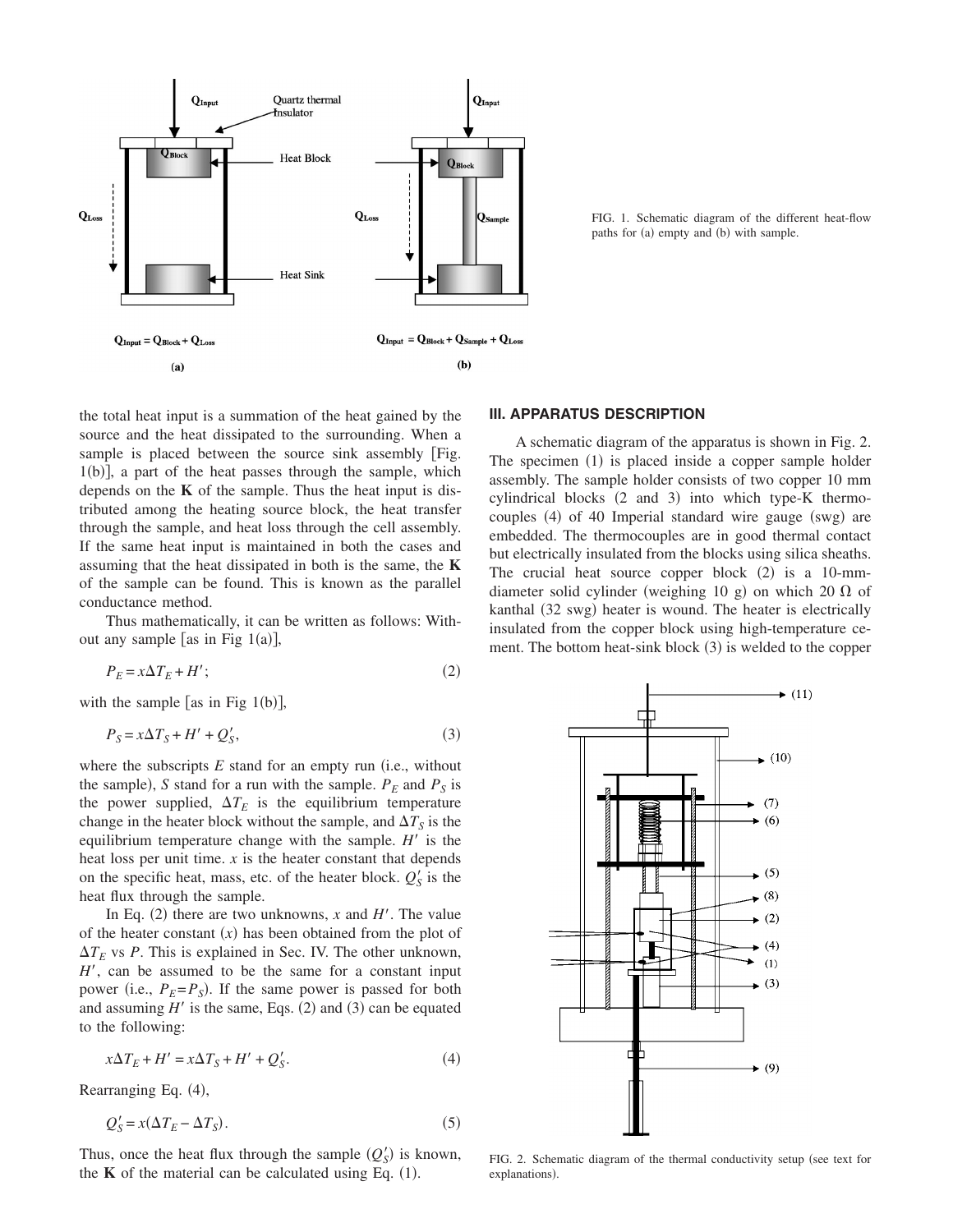

FIG. 3. Calibration curve of heater power vs  $\Delta T_E$ . The slope of the curve as  $\Delta T_E$  tends to zero gives the value of *x*.

base plate. The heater block is supported by a thin walled quartz tube (5) of 10 mm diam and 100 mm length. This is provided with a spring loading (6) mounted on a stainlesssteel support frame (7). The quartz tube is used to minimize the conductive heat loss from the heater block to the support frame while the spring loading ensures proper contact between the sample and the holder assembly. The thermoelectric power is measured using two additional copper wires connected to the heater and base, respectively. The electrical insulation of the thermocouple wires prevents any electrical interference with these copper wires.

The central sample holder is placed inside a kanthal furnace (8) [15 mm inner diameter (i. d.) and 100 mm length] the height of which can be adjusted. Height adjustment of the furnace (9) can be done from the bottom in between a run without disturbing the sample. This has been done to minimize the temperature difference of the top and bottom thermocouple at the beginning of an experiment and also for easy loading and removal of the samples. A chromel-alumel thermocouple is embedded along with the heating element to control the furnace temperature through a multistep programmable temperature controller (Toho TTM-304).

A vacuum-tight glass chamber (10) (80 mm diam and 400 mm height) encapsulates the whole arrangement to minimize convective heat exchange. The thermal contact between the heat source block and the sample is made or broken by a lifting mechanism (11). Using this, the central hot part of the sample holder is lifted by 0.5 mm under vacuum conditions.

# **A. Sample preparation**

It is necessary to make samples of proper dimensions as the calculation of **K** depends on the sample dimensions. The samples used for measurement were either cylindrical or rectangular, and cut using a diamond cutter. In general, it was necessary to have an aspect ratio of  $>10$  for successful experimentation. Extra care was taken to make the top and bottom surfaces parallel. Also, to ensure proper thermal contact with the heater and base, high-temperature silver paste was used as a contact material.

# **B. Data collection**

The heater is energized by a Keithley 228 constant current source. The thermocouple temperatures are measured by



FIG. 4. Plot of  $\Delta T$  vs time obtained for the different standard samples at room temperature.

a Keithley DMM 2700 scanner as a function of time. The current source and the multimeter outputs are interfaced to a computer using an IEEE-488 interface and the data collected in the hard disk using the commercial software XLINX 2700. The measurement consists of the following steps. Initially, the glass chamber is evacuated until a vacuum of 10−3 Torr is reached. The furnace is then heated to the desired temperature and allowed to stabilize. The furnace height is adjusted such that the top and bottom thermocouples read the same value. The constant current source is then put on and the change in temperature is measured as a function of time. Once the equilibrium  $\Delta T_S$  value is reached, the heater is lifted slightly using the lifting mechanism and the change in temperature  $(\Delta T_E)$  is again measured. It is important to repeat the empty run at each temperature as the heat loss keeps changing with temperature and also the furnace position.

#### **IV. RESULTS AND DISCUSSION**

#### A. Measurement of heater constant (x)

To find the value of *x*, the  $\Delta T_E$  of the heater is measured for different input power as shown in Fig. 3. *x* is found from the slope of the curve as  $\Delta T_E$  tends to zero. In the present case *x* is 0.01491 W/K at room temperature. For hightemperature measurements the value of *x* has been modified depending on the change in specific heat of the heater block material (copper). A correction factor in  $\Delta T_E$  has to be done for each temperature due to a change in the value of *x*. In the actual experiments  $\Delta T$  was always maintained in the linear region of the calibration curve.

TABLE I. Thermal conductivity measurements of test materials at room temperature.

| Sample       | (cm) | area $(cm2)$ | Height Cross-sectional Thermal conductivity (W $cm^{-1} K^{-1}$ )<br>$(\pm 5\%)$ |          |  |
|--------------|------|--------------|----------------------------------------------------------------------------------|----------|--|
|              |      |              | Observed                                                                         | Reported |  |
| Fused silica | 1.8  | 0.125        | 0.013                                                                            | 0.014    |  |
| SS 304       | 1.21 | 0.031        | 0.157                                                                            | 0.160    |  |
| Sapphire     | 1.38 | 0.078        | 0.328                                                                            | 0.320    |  |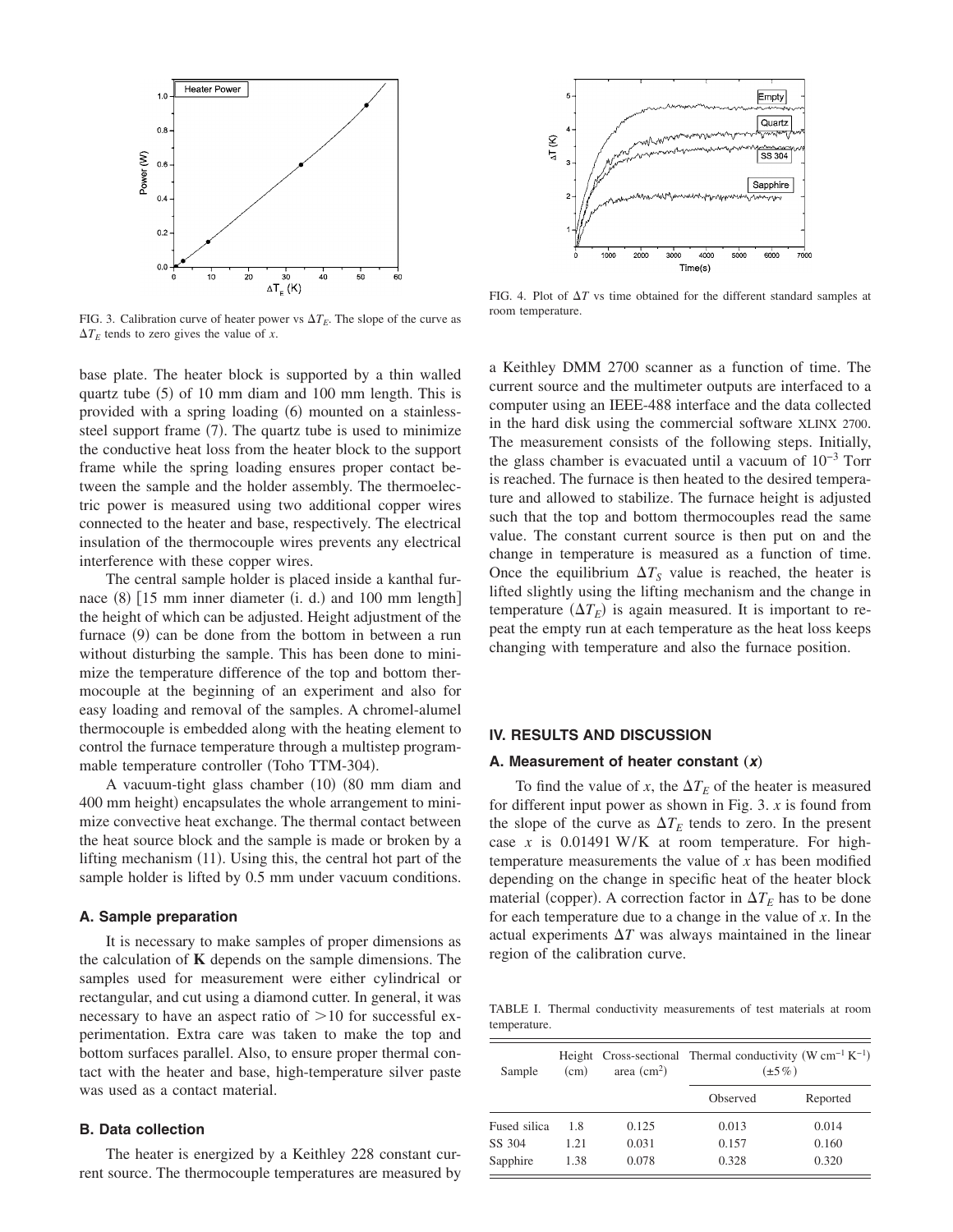

FIG. 5. Thermal conductivity of fused silica as a function of temperature. Plots [5], [7] are the experimental values taken from the literature.

# **B. Room-temperature thermal conductivity measurements**

Test runs were carried out on standard samples and the data compared with literature data. Room-temperature thermal conductivity was measured for three different standard materials namely, sapphire, SS 304 and fused silica, which have wide variation in **K** values. The increase in temperature as a function of time for the different samples is shown in Fig. 4. The saturation  $\Delta T$  could be achieved in sample dimensions and the observed and reported thermal conductivity values are given in Table I. It is seen from the data that a good match is observed with the data reported in the literature.<sup>5</sup> Measurements on each sample were carried out three times and the deviation in the **K** value was within  $\pm 5\%$ of the absolute value.

## **C. Measurement of K as a function of temperature**

Thermal conductivity was also measured as a function of temperature for fused silica as shown in Fig. 5. Fused silica has a very low thermal conductivity and the applicability of this technique for measurement of low **K** materials is demonstrated. The calculated data is compared with the data reported in the literature.<sup>5–8</sup> Table II shows the scatter in the room-temperature data reported in the literature by various groups. This is because of the very low **K** value of fused silica. Our result lies well within the scatter region reported in the literature.

# **V. SEEBECK COEFFICIENT MEASUREMENT**

The above-described apparatus can be used easily to measure the Seebeck coefficient at respective temperatures. For measuring the Seebeck coefficient (S), the sample is placed between the source-sink assembly as shown in Fig 1(b). A constant input power is applied and the correspond-

TABLE II. Thermal conductivity data of fused silica at room temperature showing the acceptable scatter in data.

| Reference            |      |      |      |      | Our data |
|----------------------|------|------|------|------|----------|
| Temperature $(K)$    | 300  | 317  | 304  | 350  | 300      |
| $K(W m^{-1} K^{-1})$ | 1.38 | 1.51 | 1.37 | 1.19 | 1.31     |



FIG. 6. Seebeck coefficient of  $CrSi<sub>2</sub>$  as a function of temperature.

ing rise in temperature  $(\Delta T_S)$  and voltage developed across the sample  $(\Delta E)$  is measured. The Seebeck coefficient S can then be calculated using the equation

$$
S = \frac{\Delta E}{\Delta T_S},\tag{6}
$$

where  $\Delta E$  is the voltage developed across the sample and  $\Delta T_S$  is the corresponding rise in sample temperature. The absolute **S** values of the samples were obtained by applying the necessary correction due to the Seebeck coefficient of copper .

## **VI. MEASUREMENT OF S AND K VALUES FOR CrSI2**

 $CrSi<sub>2</sub>$  has been used as a test thermoelectric material. The variation of **S** and **K** of the hot pressed sample with temperature is shown in Figs. 6 and 7, respectively. The sample was prepared by direct hot uniaxial pressing of elemental chromium and silicon powders. The thermoelectric data for  $CrSi<sub>2</sub>$  as a function of temperature matches with the reported data by Nishida *et al.*<sup>9</sup> Pure CrSi<sub>2</sub> is *p* type, as seen from the data. The **S** value increases initially with a maximum between 500 and 600 K. The **K** was also measured as a function of temperature and is seen to decrease with increasing temperature. A detailed study on the thermoelectric properties of  $CrSi<sub>2</sub>$  can be found elsewhere.<sup>10</sup>

In summary, we have designed and fabricated a setup to measure the thermal conductivity and thermoelectric power of small samples from room temperature to 700 K. Equations have been developed based on the parallel conductance tech-



FIG. 7. Thermal conductivity of  $CrSi<sub>2</sub>$  as a function of temperature.